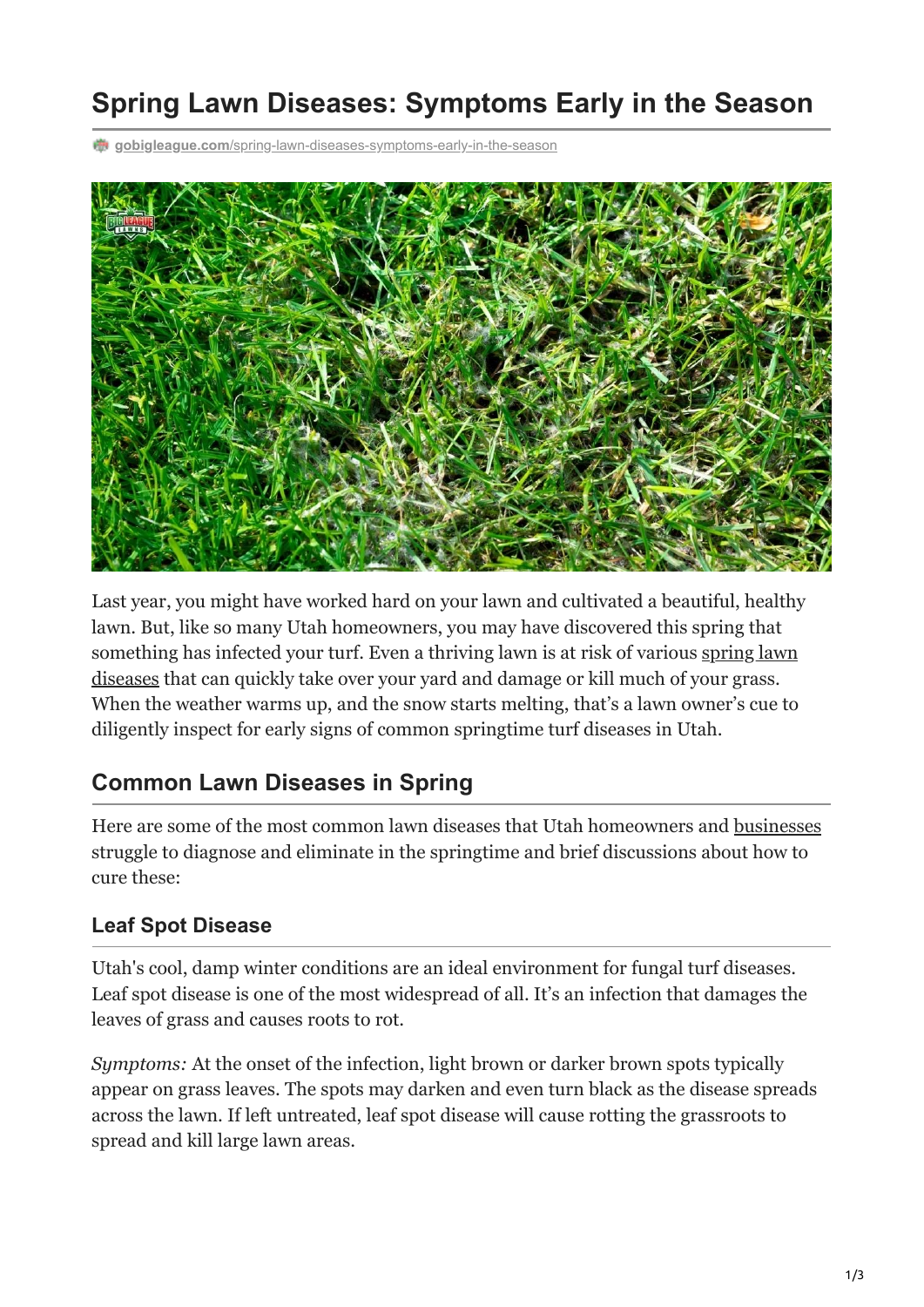*Treatment:* To help prevent leaf spot disease, [fertilizing](https://gobigleague.com/lawn-fertilization-services-utah/), aerating, and watering according to a tactical plan for combating the disease. Ultimately, however, if your grass does contract the infection, a fungicide must be applied to stop the disease.

#### **Snow Mold**

Snow mold is a fungal grass infection that flourishes in the very cold Utah winter temperatures. There is gray snow mold, which infects the grass blades but does not significantly damage the roots. There is also pink snow mold, which affects the entire grass plant. That extent of infection makes pink snow mold more difficult to control and more threatening to the life of the grass.

*Symptoms*: Both gray and pink [snow mold](https://gobigleague.com/5-things-to-know-about-snow-mold/) infections cause round patches of grass that look more like straw. Gray snow mold generates hardened fungal growths on the grass's leaves and crowns.

*Treatment:* Both snow mold types can stay dormant and sustain themselves throughout the heat of summer. For less extensive snow mold problems, simply raking the grass can sometimes eliminate the outbreak. In more extreme cases, a fungicide application is needed.

#### **Red Thread Lawn Disease**

Red thread disease is yet another fungal infection that proliferates on lawns poor in nutrients, usually during the cool spring and fall periods. The red threadlike structures of the fungus take over areas of the lawn, blanketing patches of grass with this parasitic growth.

*Symptoms:* The infection is recognizable by its distinct pink or red fibers growing around the leaves and stems of the grass. As the disease advances, the red fibers develop roundish clusters or webs about 4 to 8 inches in diameter lying on top of areas of the lawn and clinging to the grass blades.

*Treatment:* Less severe cases of this fungal disease can often be successfully treated by [aerating](https://gobigleague.com/lawn-aerator-service-utah/) and fertilizing the lawn. Red thread lawn disease is unsightly but not actually damaging to the grass. A more extensive spread of the infection may necessitate a fungicide application.

## **Spring Lawn Disease Control in Utah**

Consult with a turf disease treatment expert for preventive solutions that you may be able to apply as part of your [seasonal lawn care](https://gobigleague.com/lawn-care-packages-in-utah/) or routine [winterization.](https://gobigleague.com/lawn-winterization-utah/) To find out how to ensure that you will be able to enjoy a gorgeous dense lawn of thriving green grass in the spring, speak to a grass rehabilitation expert. Get the best advice on the best strategy for your particular Utah lawn care and grass disease prevention.

### **For Expert Diagnosis and Cure of Spring Lawn Diseases**